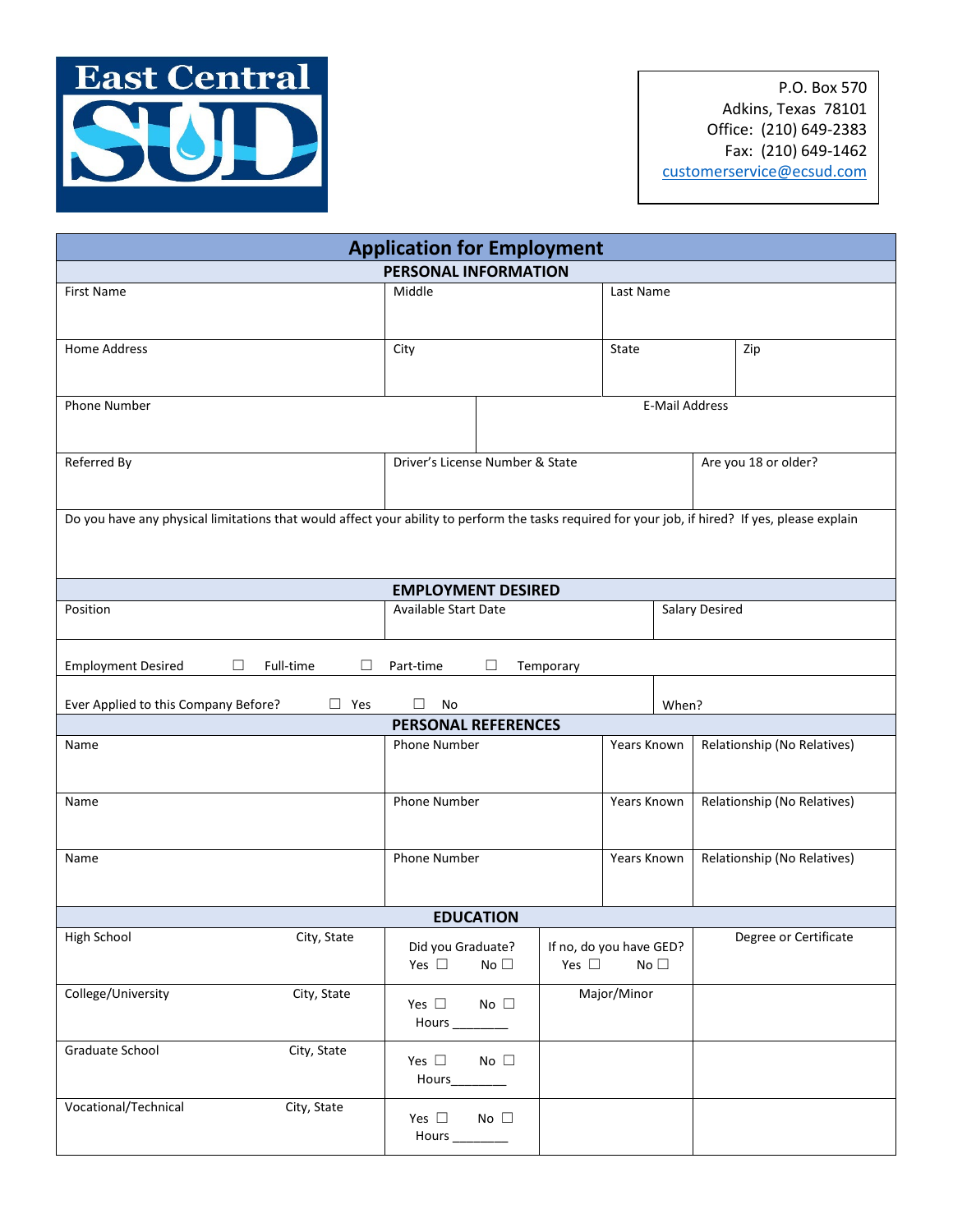| JOB RELATED SKILLS (Computer, licenses. etc.)                                                             |                            |                        |                            |                               |  |
|-----------------------------------------------------------------------------------------------------------|----------------------------|------------------------|----------------------------|-------------------------------|--|
|                                                                                                           |                            |                        |                            |                               |  |
|                                                                                                           |                            |                        |                            |                               |  |
|                                                                                                           |                            |                        | <b>PREVIOUS EMPLOYMENT</b> |                               |  |
| Please complete the information from your current and/or past employers. Please list three if applicable. |                            |                        |                            |                               |  |
| <b>Company Name</b>                                                                                       |                            | Position               |                            | Supervisor                    |  |
|                                                                                                           |                            |                        |                            |                               |  |
| Address                                                                                                   |                            |                        |                            | <b>Phone Number</b>           |  |
| Duties & Responsibilities                                                                                 |                            |                        |                            | May we contact this employer? |  |
| Start Date (Month & Year)                                                                                 | End Date (Month<br>& Year) | Currently<br>Employed? | Salary Upon Leaving        | Reason for Leaving            |  |

| <b>Company Name</b>       |                 | Position  |                     | Supervisor                    |  |
|---------------------------|-----------------|-----------|---------------------|-------------------------------|--|
|                           |                 |           |                     |                               |  |
|                           |                 |           |                     |                               |  |
| Address                   |                 |           |                     | <b>Phone Number</b>           |  |
|                           |                 |           |                     |                               |  |
|                           |                 |           |                     |                               |  |
| Duties & Responsibilities |                 |           |                     | May we contact this employer? |  |
|                           |                 |           |                     |                               |  |
|                           |                 |           |                     |                               |  |
| Start Date (Month & Year) | End Date (Month | Currently | Salary Upon Leaving | Reason for Leaving            |  |
|                           | & Year)         | Employed? |                     |                               |  |
|                           |                 |           |                     |                               |  |

| Supervisor                                |
|-------------------------------------------|
|                                           |
|                                           |
| <b>Phone Number</b>                       |
|                                           |
|                                           |
| May we contact this employer?             |
|                                           |
|                                           |
| Salary Upon Leaving<br>Reason for Leaving |
|                                           |
|                                           |
| Employed?                                 |